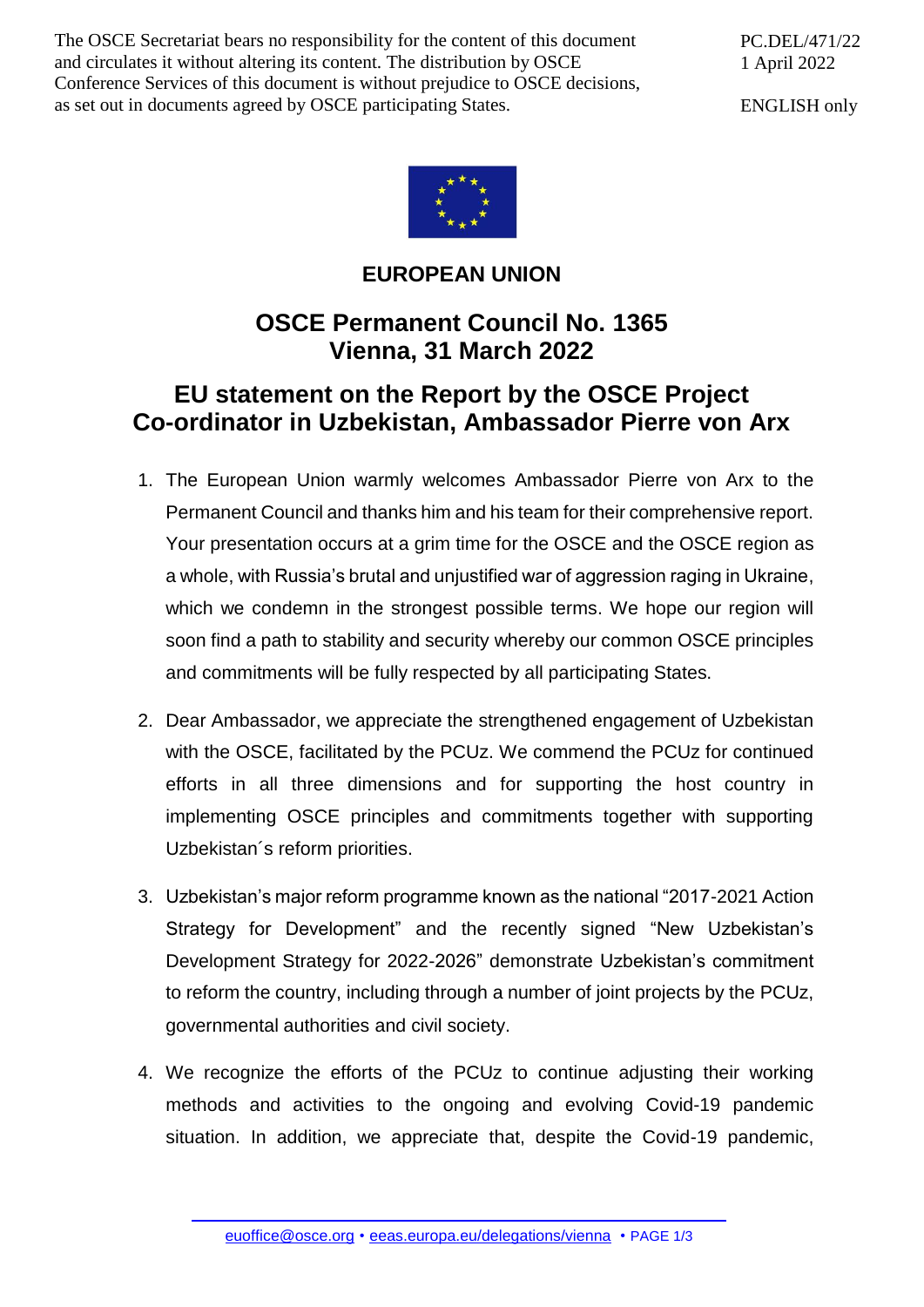several high-level official visits took place in Uzbekistan, including by the OSCE Representative on Freedom of the Media and the Director of OSCE/ODIHR.

- 5. We welcome the good cooperation and the positive results of numerous projects and activities carried out by the PCUz and support continued activities, in particular in the areas of good governance and transparency, protection of private property rights, combating corruption, money laundering and financing of terrorism. The PCUz's support to Uzbekistan in promoting green economy policies and environmental security, including the promotion of sustainable agricultural practices, is also appreciated.
- 6. We value the focus on promoting gender equality and women´s empowerment through project activities aimed at strengthening the role of women in socioeconomic life and the support to Uzbekistan in implementing the Women, Peace and Security agenda. We value support to promoting women´s participation in business, as well as in public and political life and capacity building of female politicians.
- 7. We regret to hear of the difficulties of the PCUz in attracting and retaining staff and are concerned that the situation will worsen due to non-adaptation of salary scales to rapidly increasing costs of living and the reduction of the Board and Lodging Allowances rate for Uzbekistan. These issues should be addressed and we appeal to other participating States to keep them in mind when negotiating the budget provisions.
- 8. The PCUz's work needs to remain balanced across all three dimensions, in accordance with priorities set by the participating States and to maintain focus on activities where the OSCE can really have impact. We underline the importance of the PCUz' activities in all of Uzbekistan and encourage your engagement in this respect.
- 9. The EU continues to support reform efforts in Uzbekistan. We attach great importance to the security, stability and prosperity of Uzbekistan and the whole region. We underline the EU Strategy on Central Asia, which focuses on promoting resilience, prosperity and regional cooperation in Central Asia. The implementation of this strategy provides a valuable opportunity for the EU and